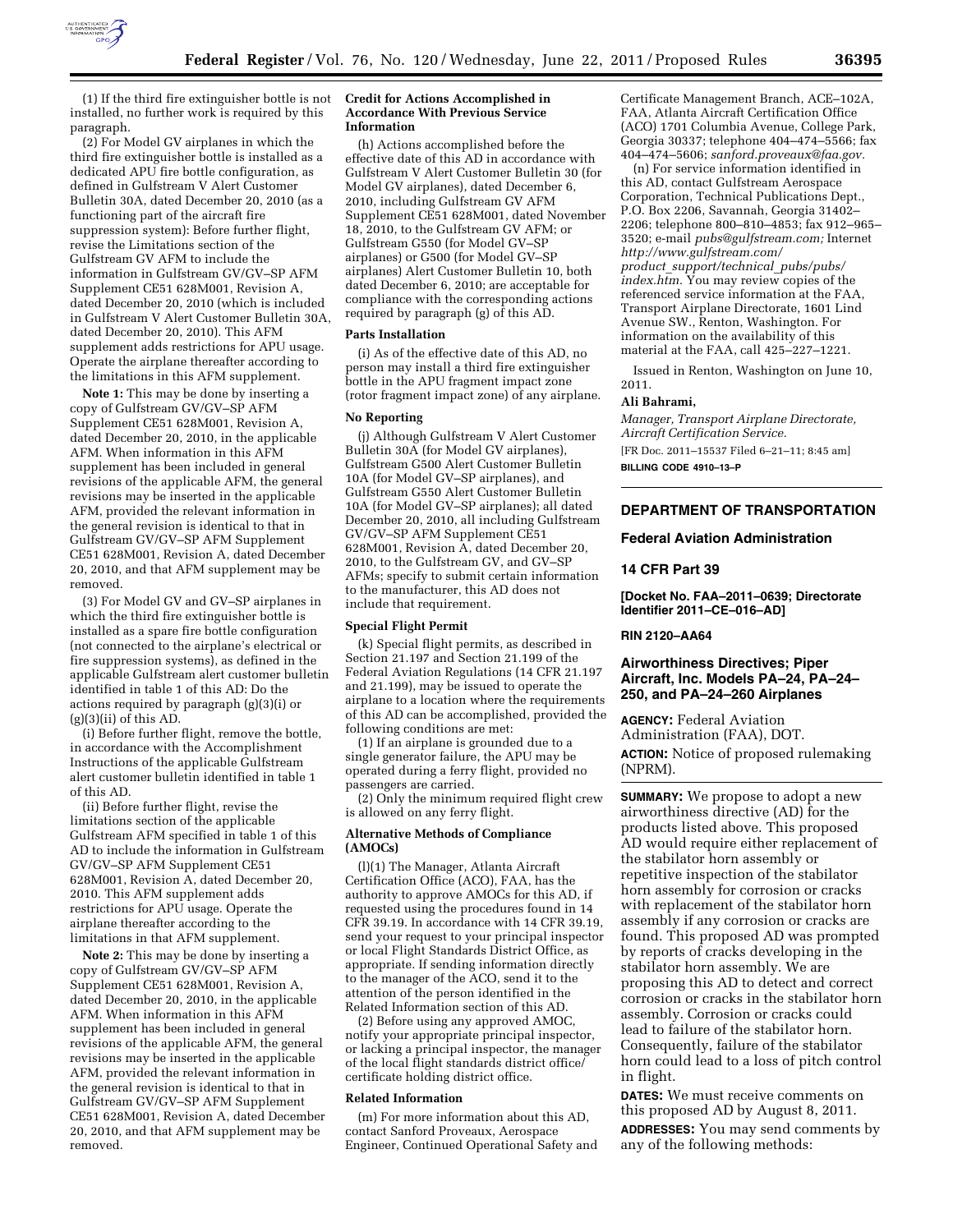• *Federal eRulemaking Portal:* Go to *[http://www.regulations.gov.](http://www.regulations.gov)* Follow the instructions for submitting comments.

• *Fax:* 202–493–2251.

• *Mail:* U.S. Department of Transportation, Docket Operations, M– 30, West Building Ground Floor, Room W12–140, 1200 New Jersey Avenue SE., Washington, DC 20590.

• *Hand Delivery:* Deliver to Mail address above between 9 a.m. and 5 p.m., Monday through Friday, except Federal holidays.

For service information identified in this proposed AD, contact Piper Aircraft, Inc., 2926 Piper Drive, Vero Beach, Florida 32960; telephone: (772) 567–4361; fax: (772) 978–6573; Internet: *[http://www.newpiper.com/company/](http://www.newpiper.com/company/publications.asp) [publications.asp.](http://www.newpiper.com/company/publications.asp)* You may review copies of the referenced service information at the FAA, Small Airplane Directorate, 901 Locust St., Kansas City, Missouri 64106. For information on the availability of this material at the FAA, call (816) 329–4148.

# **Examining the AD Docket**

You may examine the AD docket on the Internet at *[http://](http://www.regulations.gov)  [www.regulations.gov;](http://www.regulations.gov)* or in person at the Docket Management Facility between 9 a.m. and 5 p.m., Monday through Friday, except Federal holidays. The AD docket contains this proposed AD, the regulatory evaluation, any comments received, and other information. The street address for the Docket Office (phone: 800–647–5527) is in the **ADDRESSES** section. Comments will be available in the AD docket shortly after receipt.

## **FOR FURTHER INFORMATION CONTACT:**

Gregory K. Noles, Aerospace Engineer, FAA, Atlanta Aircraft Certification Office, 1701 Columbia Avenue, College Park, Georgia 30337; phone: (404) 474– 5551; fax: (404) 474–5606; e-mail: *[gregory.noles@faa.gov.](mailto:gregory.noles@faa.gov)* 

# **SUPPLEMENTARY INFORMATION:**

## **Comments Invited**

We invite you to send any written relevant data, views, or arguments about this proposal. Send your comments to an address listed under the **ADDRESSES** section. Include ''Docket No. FAA– 2011–0639; Directorate Identifier 2011– CE–016–AD'' at the beginning of your comments. We specifically invite comments on the overall regulatory, economic, environmental, and energy aspects of this proposed AD. We will consider all comments received by the closing date and may amend this proposed AD because of those comments.

We will post all comments we receive, without change, to *[http://](http://www.regulations.gov)*  *[www.regulations.gov,](http://www.regulations.gov)* including any personal information you provide. We will also post a report summarizing each substantive verbal contact we receive about this proposed AD.

## **Discussion**

We issued Special Airworthiness Information Bulletin (SAIB) CE–04–88, dated September 15, 2004. This SAIB alerted owners and operators of Piper Aircraft, Inc. (Piper) Models PA–23, PA–24, PA–30, and PA–39 airplanes of potential corrosion of the stabilator torque tube, attach fittings, and attaching fasteners and recommended inspections of these parts. Based on the information available at issuance of this SAIB, the FAA had determined that an unsafe condition did not exist under 14 CFR part 39.

After reviewing service data for corrosion on the stabilator torque tubes, Piper issued Piper Service Bulletin No. 1160, dated December 26, 2005. This service information is for stabilator torque tube assembly inspection. We then received reports of cracks found in the stabilator horn, part number (P/N) 20397–00, during maintenance inspections per SAIB CE–04–88 or Service Bulletin 1160.

With FAA assistance, the National Institute for Aviation Research (NIAR) investigated and concluded the root cause of the stabilator horn cracking was stress corrosion.

We found two service difficulty reports for this safety issue. In parallel, the International Comanche Society (ICS) surveyed operators and provided additional service data. The ICS survey included approximately 80 targeted inspections and found 18 incidences of stabilator horn cracking, with all incidences occurring on Models PA–24 and PA–24–250 airplanes. The same configuration of horn and torque assembly exists on Model PA–24–260 airplanes.

This condition, if not corrected, could result in failure of the stabilator horn. Consequently, failure of the stabilator horn could lead to a loss of pitch control in flight.

## **Relevant Service Information**

We reviewed Piper Aircraft, Inc. Service Bulletin No. 1189, dated April 29, 2010. The service information describes procedures for stabilator horn assembly inspection.

#### **FAA's Determination**

We are proposing this AD because we evaluated all the relevant information and determined the unsafe condition described previously is likely to exist or develop in other products of the same type design.

## **Proposed AD Requirements**

This proposed AD would require either replacement of the stabilator horn assembly or repetitive inspection of the stabilator horn assembly for corrosion or cracks with replacement of the stabilator horn assembly if any corrosion or cracks are found.

### **Differences Between the Proposed AD and the Service Information**

The service information requires an initial inspection of the stabilator horn assembly upon reaching the initial 1,000 hours time-in-service (TIS), with a repetitive inspection every 100 hours TIS thereafter. After installation of a new stabilator horn assembly, the inspection cycle starts over with an initial inspection at 1,000 hours TIS since the new stabilator horn assembly was installed with the 100-hour TIS repetitive inspections thereafter.

This proposed AD requires either one of the following options: (1) An initial inspection of the stabilator horn assembly upon reaching 1,000 hours TIS or within 100 hours TIS after the effective date of the AD, whichever occurs later, with repetitive inspections every 500 hours TIS or 3 years, whichever occurs first; or (2) replacement of the stabilator horn assembly upon reaching 1,000 hours TIS or within the next 100 hours TIS after the effective date of this AD, whichever occurs later. After replacement of the stabilator horn assembly, within 1,000 hours TIS or 10 years, whichever occurs first, the stabilator horn assembly must be replaced or be initially inspected and start the inspection cycle in option 1.

The service information applies to Piper Models PA–24, PA–24–250, PA– 24–260, PA–24–400, PA–30, and PA–39 airplanes. We only have service history on Models PA–24 and PA–24–250 airplanes.

While there is no service history of this unsafe condition on Model PA–24– 260 airplanes, we are including it in the AD because it is an identical configuration to Models PA–24 and PA– 24–250 airplanes for the horn and torque tube.

There is no service history of this unsafe condition on the Models PA–24– 400, PA–30, and PA–39 airplanes, including inspections from the ICS operator survey. Also, these models have a thicker torque tube, which reduces clamp-up forces; clamp-up forces are a key factor of the stress corrosion cracking. Therefore, we are not including the Models PA–24–400,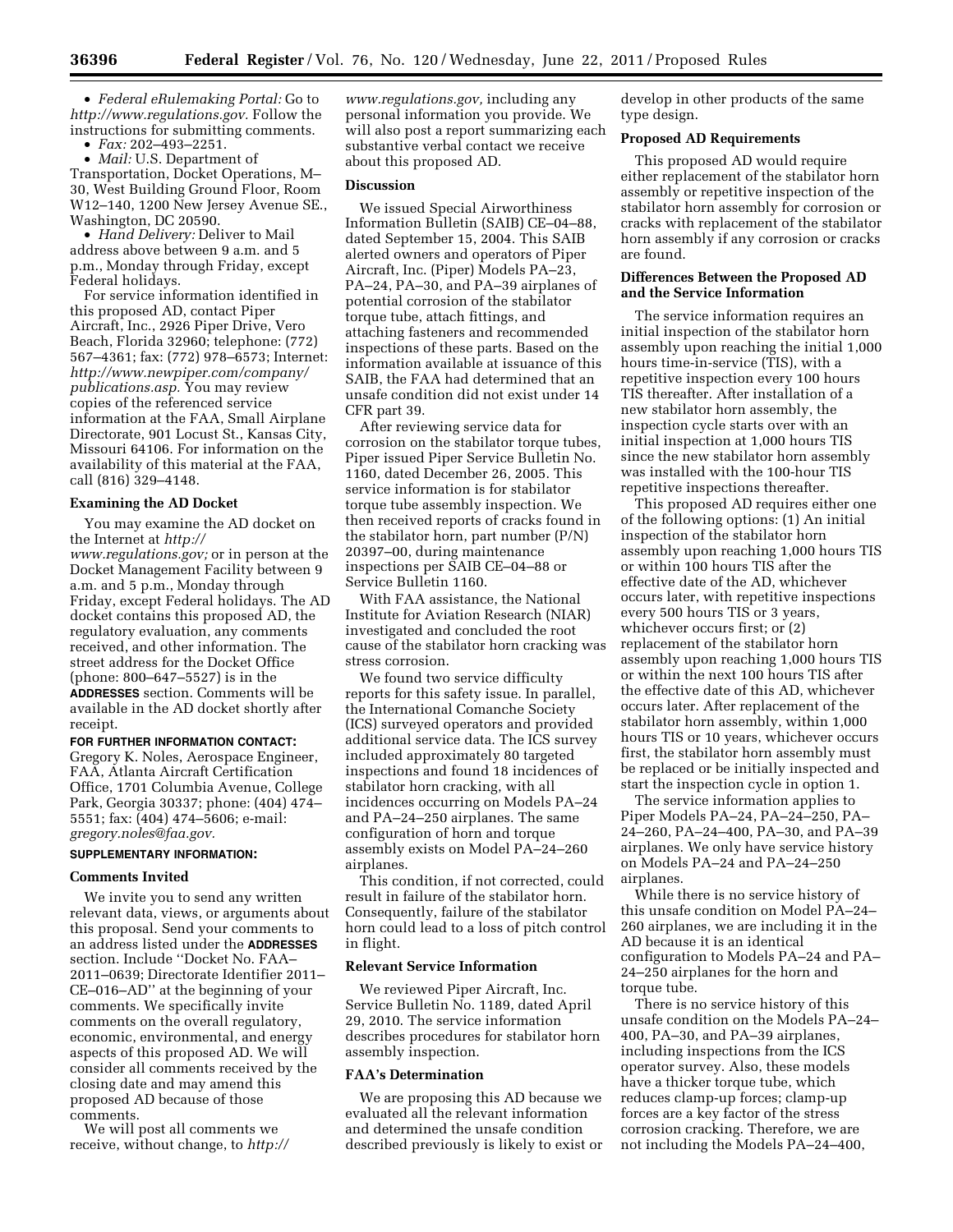PA–30, and PA–39 airplanes in the applicability of this AD.

# **Costs of Compliance**

We estimate that this proposed AD affects 3,100 airplanes of U.S registry.

We estimate the following costs to comply with this proposed AD:

# ESTIMATED COSTS

| Action                              | Labor cost                                     | Parts cost     | Cost per prod-<br>uct | Cost on U.S.<br>operators |
|-------------------------------------|------------------------------------------------|----------------|-----------------------|---------------------------|
| Stabilator horn assembly inspection | 12 work-hours $\times$ \$85 per hour = \$1,020 | Not applicable | \$1.020               | \$3.162,000               |

We estimate the following costs to do any necessary replacements that would be required based on the results of the proposed inspection. We have no way of that might need this replacement:

determining the number of airplanes

# ON-CONDITION COSTS

| Action | Labor cost | Parts cost | Cost per prod-<br>uct |
|--------|------------|------------|-----------------------|
|        |            | \$572      | \$1,592               |

According to the manufacturer, some of the costs of this proposed AD may be covered under warranty, thereby reducing the cost impact on affected individuals. We do not control warranty coverage for affected individuals. As a result, we have included all costs in our cost estimate.

### **Authority for This Rulemaking**

Title 49 of the United States Code specifies the FAA's authority to issue rules on aviation safety. Subtitle I, section 106, describes the authority of the FAA Administrator. Subtitle VII: Aviation Programs, describes in more detail the scope of the Agency's authority.

We are issuing this rulemaking under the authority described in Subtitle VII, Part A, Subpart III, Section 44701: ''General requirements.'' Under that section, Congress charges the FAA with promoting safe flight of civil aircraft in air commerce by prescribing regulations for practices, methods, and procedures the Administrator finds necessary for safety in air commerce. This regulation is within the scope of that authority because it addresses an unsafe condition continues to read as follows: that is likely to exist or develop on products identified in this rulemaking action.

## **Regulatory Findings**

We determined that this proposed AD would not have federalism implications under Executive Order 13132. This proposed AD would not have a substantial direct effect on the States, on the relationship between the national Government and the States, or on the distribution of power and responsibilities among the various levels of government.

*For the reasons discussed above, I certify this proposed regulation:* 

(1) Is not a ''significant regulatory action'' under Executive Order 12866,

(2) Is not a ''significant rule'' under the DOT Regulatory Policies and Procedures (44 FR 11034, February 26, 1979),

(3) Will not affect intrastate aviation in Alaska, and

(4) Will not have a significant economic impact, positive or negative, on a substantial number of small entities under the criteria of the Regulatory Flexibility Act.

#### **List of Subjects in 14 CFR Part 39**

Air transportation, Aircraft, Aviation safety, Incorporation by reference, Safety.

## **The Proposed Amendment**

Accordingly, under the authority delegated to me by the Administrator, the FAA proposes to amend 14 CFR part 39 as follows:

# **PART 39—AIRWORTHINESS DIRECTIVES**

1. The authority citation for part 39

**Authority:** 49 U.S.C. 106(g), 40113, 44701.

# **§ 39.13 [Amended]**

2. The FAA amends § 39.13 by adding the following new airworthiness directive (AD):

**Piper Aircraft, Inc.:** Docket No. FAA–2011– 0639, Directorate Identifier 2011–CE– 016–AD.

#### **Comments Due Date**

(a) We must receive comments by August 8, 2011.

#### **Affected ADs**

(b) None.

#### **Applicability**

(c) This AD applies to the following Piper Aircraft, Inc. airplanes, certificated in any category:

(1) Model PA–24, serial numbers (SNs) 24– 1 through 24–3687;

(2) Model PA–24–250, SNs 24–1, 24–103 through 24–3687; and

(3) Model PA–24–260, SNs 24–3642 and 24–4000 through 24–5034.

#### **Subject**

(d) Joint Aircraft System Component (JASC)/Air Transport Association (ATA) of America Code 27: Flight Controls.

#### **Unsafe Condition**

(e) This AD was prompted by reports of cracks developing in the stabilator horn assembly. We are issuing this AD to detect and correct corrosion or cracks in the stabilator horn assembly. Corrosion or cracks could lead to failure of the stabilator horn. Consequently, failure of the stabilator horn could lead to a loss of pitch control in flight.

#### **Compliance**

(f) Comply with this AD following Piper Aircraft, Inc. Service Bulletin No. 1189, dated April 29, 2010, within the compliance times specified in this AD, unless already done (does not eliminate the repetitive actions of this AD).

# **Inspection/Replacement**

(g) When the stabilator horn assembly reaches a total of 1,000 hours time-in-service (TIS) or within the next 100 hours TIS after the effective date of this AD, whichever occurs later, do either of the following actions:

(1) Initially inspect the stabilator horn assembly for corrosion or cracks. Repetitively thereafter inspect at intervals not to exceed 500 hours TIS or 3 years, whichever occurs first; or

(2) Replace the stabilator horn assembly with a new stabilator horn assembly. Repetitively thereafter replace the stabilator horn assembly with a new stabilator horn assembly within the next 1,000 hours TIS